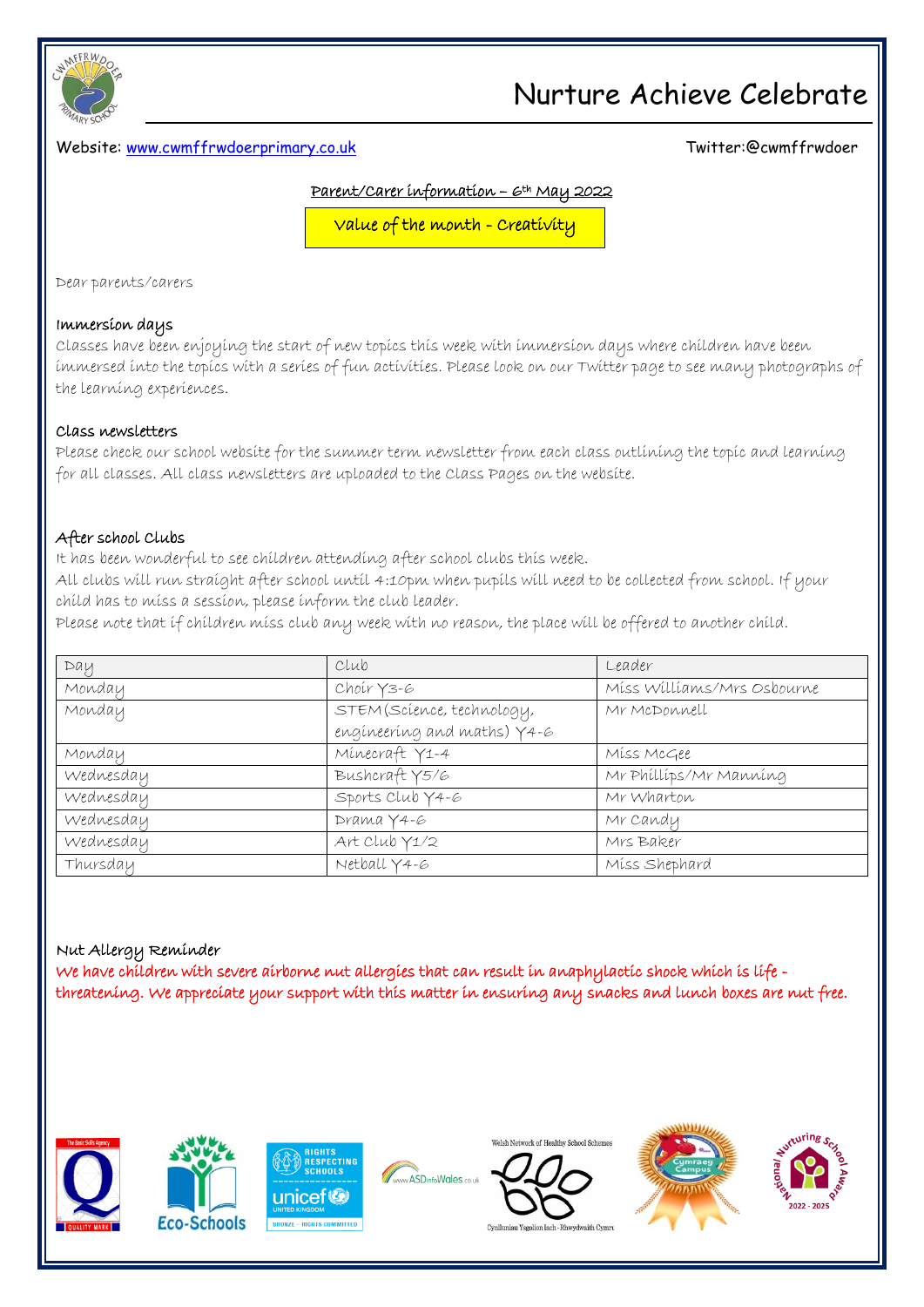

Website: [www.cwmffrwdoerprimary.co.uk](http://www.cwmffrwdoerprimary.co.uk/) Twitter:@cwmffrwdoer

#### Ty Ceirios Nursing Home

We are thrilled that our link with Ty Ceirios Nursing Home is developing through a new project "Bringing Together, Learning Together, Growing Together". The project will involve a number of children visiting the care home weekly during school time. This is a wonderful opportunity for our children, staff and the residents of the Care Home and we are looking forward to our first visit next week. Mr Wharton will provide more information.

#### Cwmffrwdoer Community Car Boot Sale

Please see the information below regarding a Car Boot on Saturday 21st May to raise awareness of our Big Bocs Bwyd, our 'Pay-as-you-feel' shop.







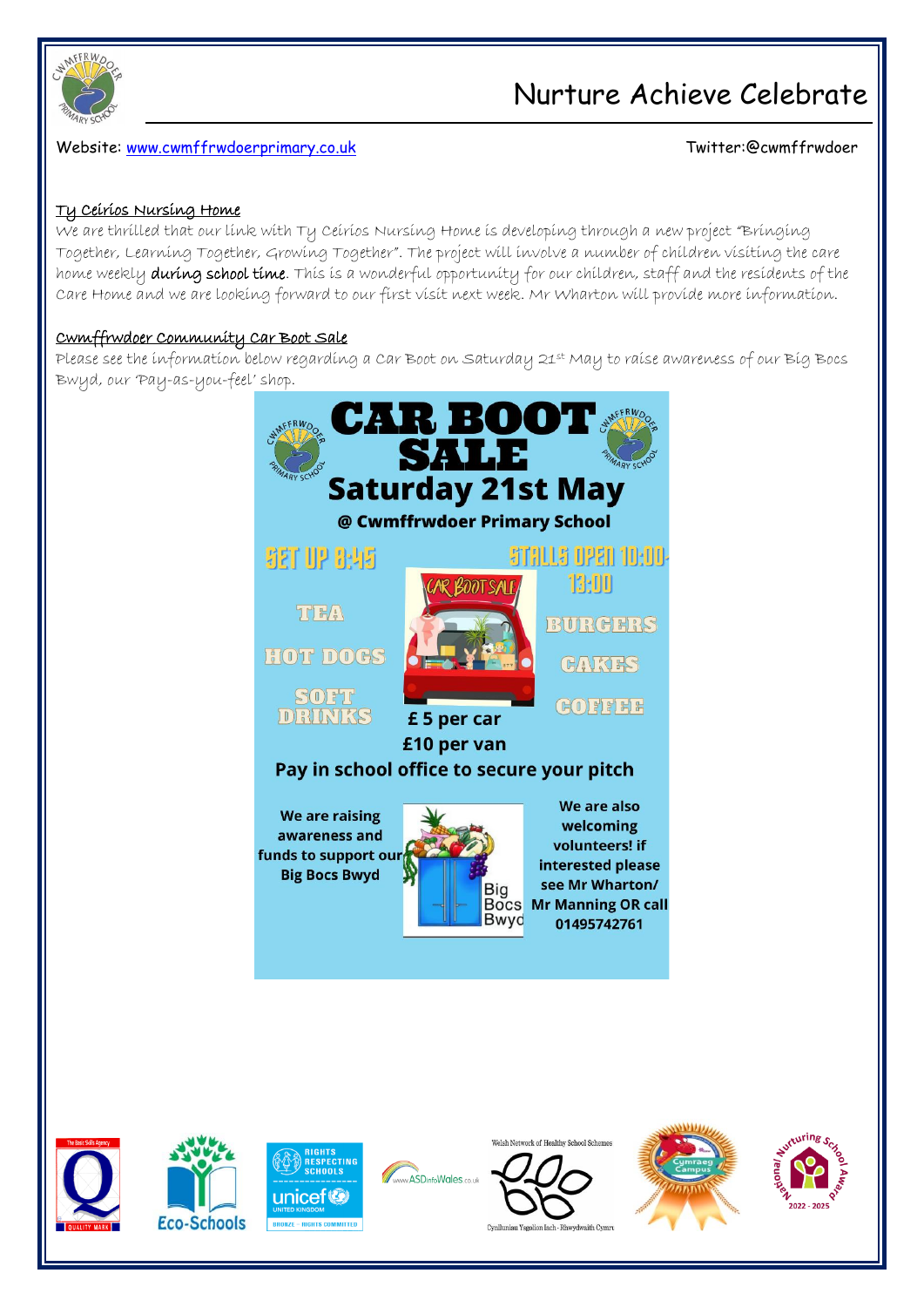

### Website: [www.cwmffrwdoerprimary.co.uk](http://www.cwmffrwdoerprimary.co.uk/) Christian Christian Christian Twitter:@cwmffrwdoer

| Díary dates: |  |
|--------------|--|
|--------------|--|

| 20/05/22                | World Day for cultural diversity                                    |  |  |
|-------------------------|---------------------------------------------------------------------|--|--|
| Week beginning 23/05/22 | National Tests - Literacy and Numeracy                              |  |  |
|                         | Please avoid absences this week (excluding illness)                 |  |  |
| 27/05/22                | Queen's Platinum Jubilee                                            |  |  |
| 30/05/22 - 03/06/22     | Half term                                                           |  |  |
| 06/06/22                | Return to school                                                    |  |  |
| 13/06/22                | Healthy Eating Week                                                 |  |  |
| Week beg. 27/06/22      | National School Sports Week (Sports Days will take place this week) |  |  |
| change of date          |                                                                     |  |  |
|                         |                                                                     |  |  |
| 28/06/22                | KS2 sports day                                                      |  |  |
| 29/06/22                | FP sports Day                                                       |  |  |
| 22/06 - 24/06/22        | Y 6 resídentíal tríp to Butlíns                                     |  |  |
| 08/07/22                | End of year reports to parents/carers                               |  |  |
| 18/07/22                | Nelson Mandela International Day                                    |  |  |
| 20/07/22                | End of summer term for pupils 1:30pm finish                         |  |  |
| 21/07/22                | INSET for staff                                                     |  |  |

### Cost of living support payment £150

A £150 cost of living payment is to be made to all occupiers of properties that are in bands A, B, C and D, along with those that receive council tax reduction (formerly known as council tax benefit), regardless of what band their property is in (A to I). You do not need to make a claim if you pay by direct debit - it will be paid to the account holder automatically.

| Torfaen Skills and Employability Team are working<br>with TCBC Revenue and Benefits department to<br>support residents to make their claim. |                                                       | Residents can attend any of the sessions.<br>No appointment necessary. |                   |                                                                      |
|---------------------------------------------------------------------------------------------------------------------------------------------|-------------------------------------------------------|------------------------------------------------------------------------|-------------------|----------------------------------------------------------------------|
|                                                                                                                                             | <b>Please bring your</b><br>letter with you.          | <b>Monday</b>                                                          | $9.30am - 4.00pm$ | <b>Employment &amp; Skills Advice</b><br>Pod, Cwmbran Library        |
|                                                                                                                                             | You cannot make<br>your claim<br>without your council | <b>Tuesday</b>                                                         | $9.30am - 4.00pm$ | <b>Employment &amp; Skills Advice</b><br><b>Pod, Cwmbran Library</b> |
|                                                                                                                                             | tax account number<br>and access key.                 | Wednesday                                                              | 4.00pm - 6.00pm   | <b>Croesyceiliog Community</b><br><b>Education Centre</b>            |
|                                                                                                                                             |                                                       | <b>Thursday</b>                                                        | 10.00am - 12.00pm | <b>Blaenavon World</b><br><b>Heritage Centre</b>                     |
|                                                                                                                                             |                                                       | Friday                                                                 | 10.00am - 12.00pm | <b>Pontypool Community</b><br><b>Education Centre</b>                |

www.ASDinfoWales.co.uk







Welsh Network of Healthy School Schemes







 $\ddot{\phantom{a}}$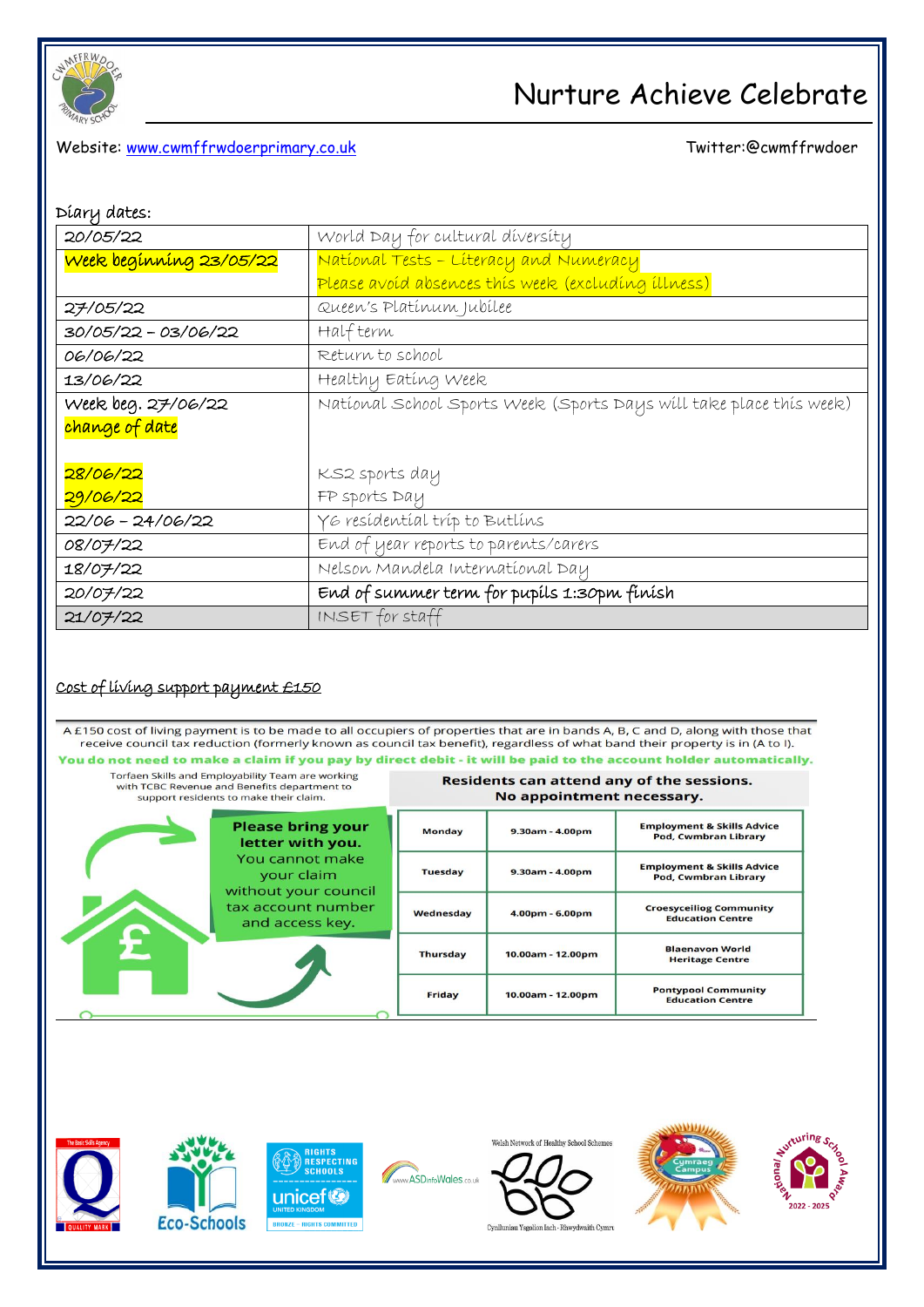

### Website: [www.cwmffrwdoerprimary.co.uk](http://www.cwmffrwdoerprimary.co.uk/) and the state of the community of the Twitter:@cwmffrwdoer

#### Award Winners

Due to our very short week, award winners will be included on next week's newsletter.

Kind regards

*Sarah Truelove*

S. Truelove Headteacher







Www.ASDinfoWales.co.uk



Welsh Network of Healthy School Schemes